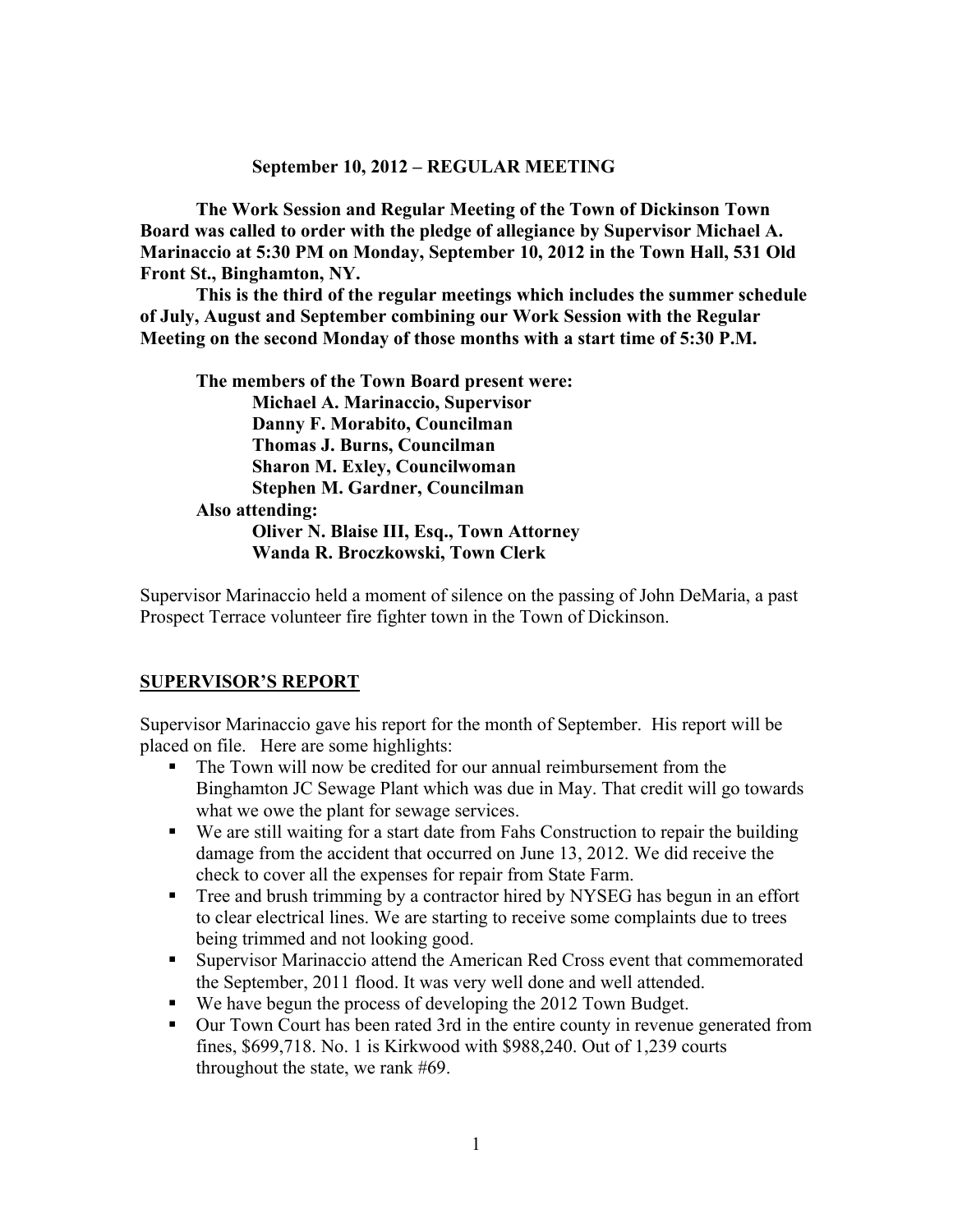- There has been no further information on the possible logging on the Marchuska property. Once we hear something definite, we will make that information known.
- Mike Marinaccio will be attending breakfast meeting sponsored by the Chamber on September 13<sup>th</sup> at the Riverwalk hotel to discuss issues that affect the Greater Binghamton economy. Meeting starts at 8AM. Guests will include Andrew Kennedy, from Governor Cuomo's office who is the Asst Secretary for Economic Development, Ken Kamlet, attorney from HHK, who will discuss the TIF Program (Tax Increment Financing), and Ryan McAllister, Senior Counsel, NYS Senate.
- Supervisor Marinaccio will also be attending the  $60<sup>th</sup>$  Anniversary Celebration event for ACHIEVE on Sept. 21. At this event, he will present a letter of congratulations and support to ACHIEVE.
- $\blacksquare$  There were two (2) Code Violations issued.
- Dog Control Officer's report has not been submitted yet.

# **ATTORNEY**

### **PUBLIC HEARING**

# **POLE LIGHT AT N. ELY STREET**

The public hearing on the street light at N. Ely Street was opened by Supervisor Marinaccio at 5:42PM. He asked if there was anyone present interested in the installation of a pole light at N. Ely Street. The cost is about \$200 a year to operate and maintain. No opposition to the pole. The hearing was closed at 5:43PM.

# **FLAP GATE UPDATE - INSTALLATION**

Supervisor Marinaccio reported the flap gate is now in design, in the process. Hopefully it will be done before year-end if not then by early spring 2013.

# **COURT SIGN**

Supervisor Marinaccio stated a sign will be installed directing the court clients to the entrance at the front of the building to cut down on traffic in the Town Clerks office.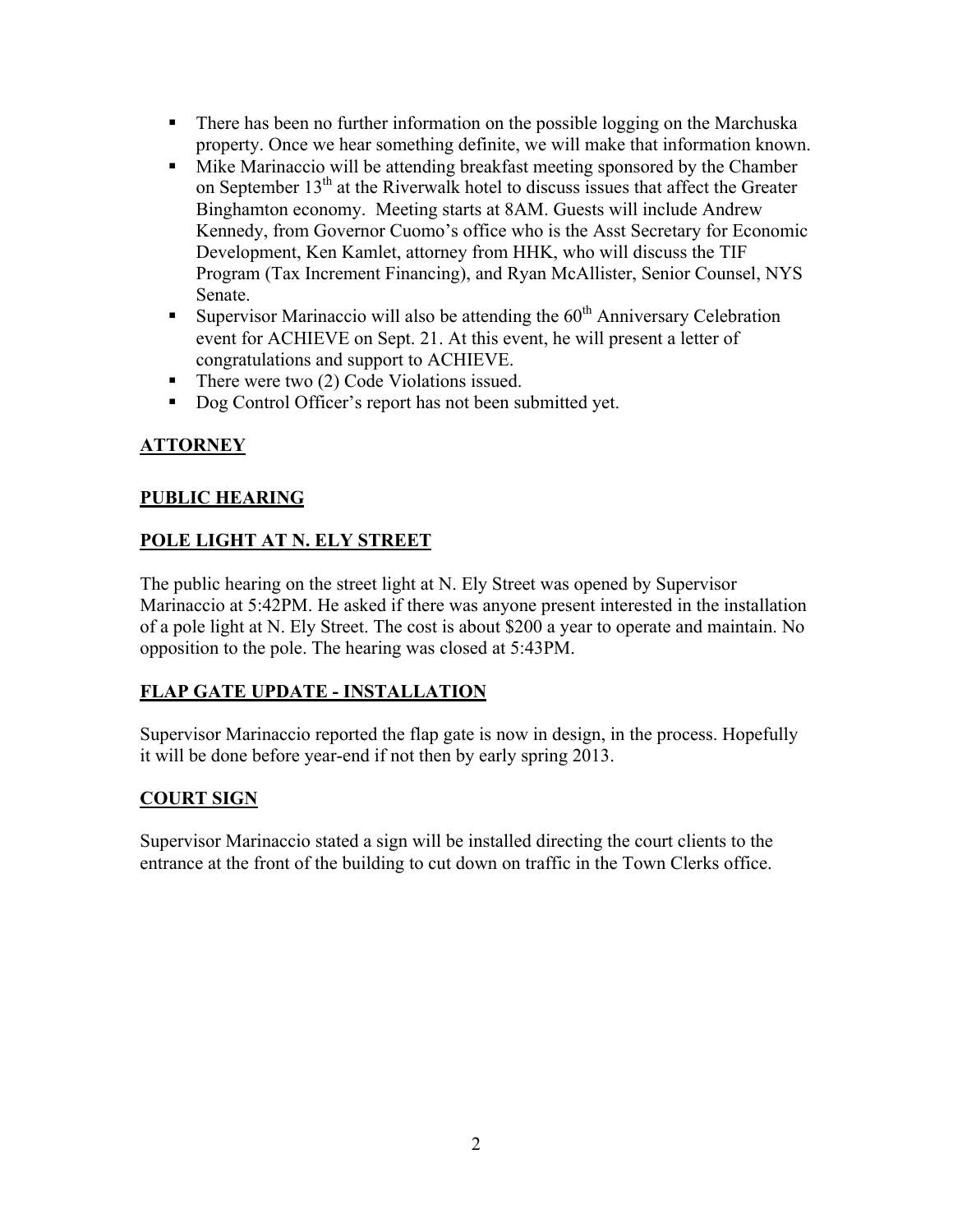### **PUBLIC COMMENT**

*Jeanne Compton reported that several residents approached her regarding several items in Sunrise Terrace:*

Currently residents are parking on both sides of Terrace Drive and Rosedale Drive on down and over to Elaine Drive. It is dangerous for pedestrians who are walking and there is a curb on both sides. It is recommended they should contact the Supervisor or the Highway department. Previously we held an information sharing session about parking rather than a public hearing. One recommendation is to send a letter out to the residents of considering parking on one side and request their cooperation to instead park in driveways.

Secondly, the hedges on the corner of Rosedale and Terrace are obscuring the right of way, motorists cannot see oncoming traffic. We have talked to the owners before and the neighbors were not happy about it. It was requested, DPW Commissioner Joel Kie will attempt to speak to them to remedy this hazardous corner. If nothing is done, we will then draft a letter to take a legal approach regarding the right of way.

The third item is regarding a property maintenance code near the triangle of Elaine and Iris Drive. We are aware of it and working on it.

Resident Leonard Gee spoke about work occurring at the brick yard by Saunders. They are subletting to another company who is doing some work there. It is city property.

At the bottom of Old State Road the railroad is dumping dirt, tree roots, and other debris and temporarily pilling it up by the railroad tracks. Dumping is not in our jurisdiction, as this is in the Village. It was requested Joel Kie to contact the Village of Port Dickinson and inform them of what is going on there.

Resident Jim Love spoke about the NYSEG contractor hired to trim the trees around the power lines and commented per the crew supervisor that authorization is set by state regulation. It used to be five (5) yards now it is 15 yards from the power line to cut back trees. It appears they are only trimming the top of trees and leaving a hole. The information is for awareness if the Town receives complaints from residents regarding this newest state regulation.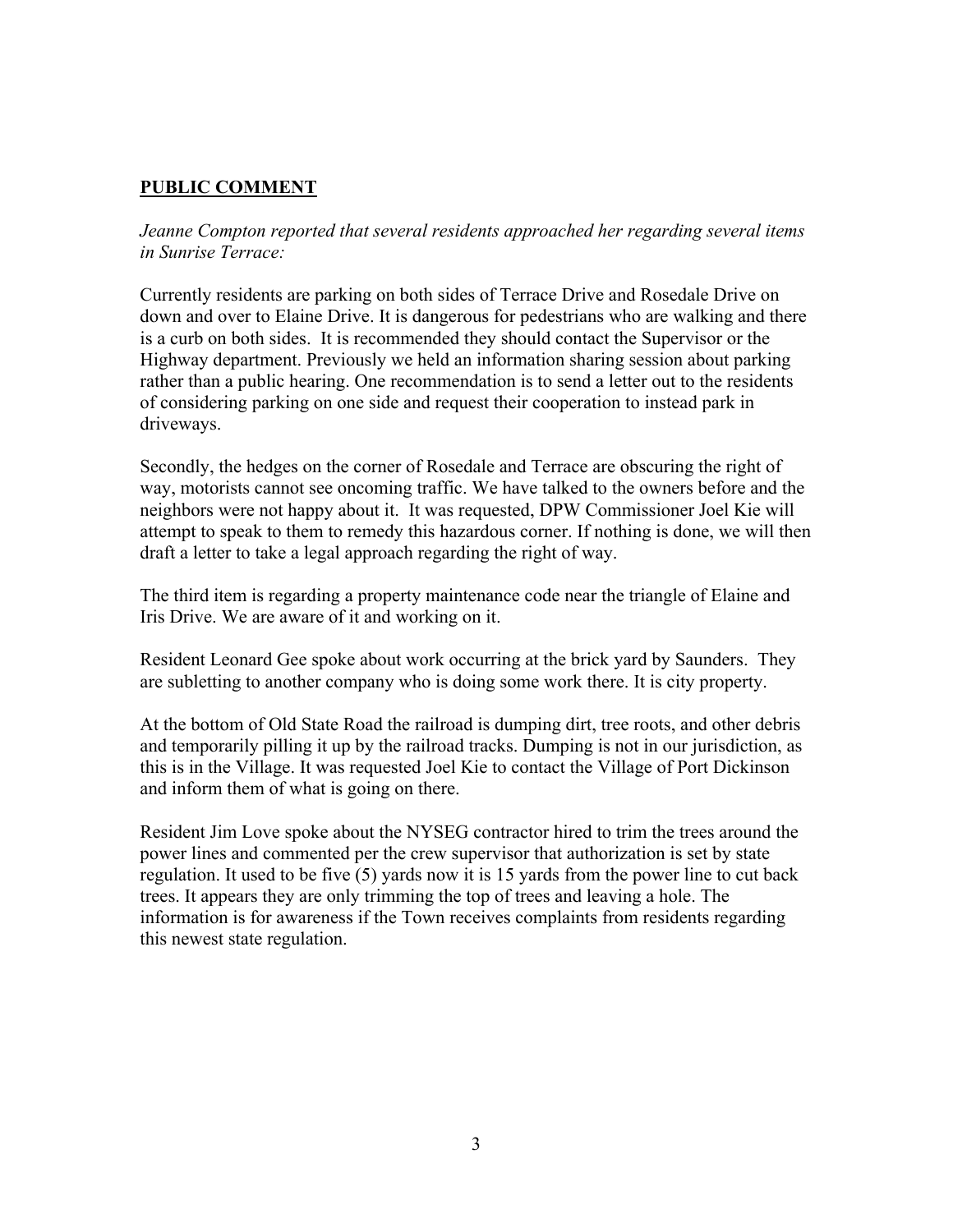#### **APPROVAL OF MINUTES**

On a motion by Councilwoman Exley seconded by Councilman Gardner to approve the Work Session and Regular Meeting Minutes of August 13, 2012. All in favor. Vote -5 Ayes, Nays-0.

#### **ABSTRACT #9**

Abstract Summary of Audited Vouchers for Funds in the amount of \$124,344.95. On Motion from Councilman Gardner, seconded by Councilman Burns to approve. Vote  $Ayes - 5$ , Nays  $-0$ .

Supervisor Marinaccio voting Aye Councilman Morabito Aye Councilman Burns voting Aye Councilwoman Exley voting Aye Councilman Gardner voting Aye Unanimously passed and noted as duly adopted.

### **ATTORNEY**

### **RESOLUTION 2012-33**

The following Resolution was offered by Councilman Morabito, who moved its adoption, seconded by Councilwoman Exley to wit:

BE IT RESOLVED, by the Town Board of the Town of Dickinson, Broome County, New York as follows:

**No significant environmental impact for installation of N. Ely Street street light.**  The question of adoption of the foregoing Resolution was duly put to a vote on roll call which resulted as follows: All in favor. Vote  $Ayes - 5$ , Nays  $- 0$ .

Supervisor Marinaccio voting Aye Councilman Morabito voting Aye Councilman Burns voting Aye Councilwoman Exley voting Aye Councilman Gardner voting Aye

All in favor: Agreement attached. Resolution attached.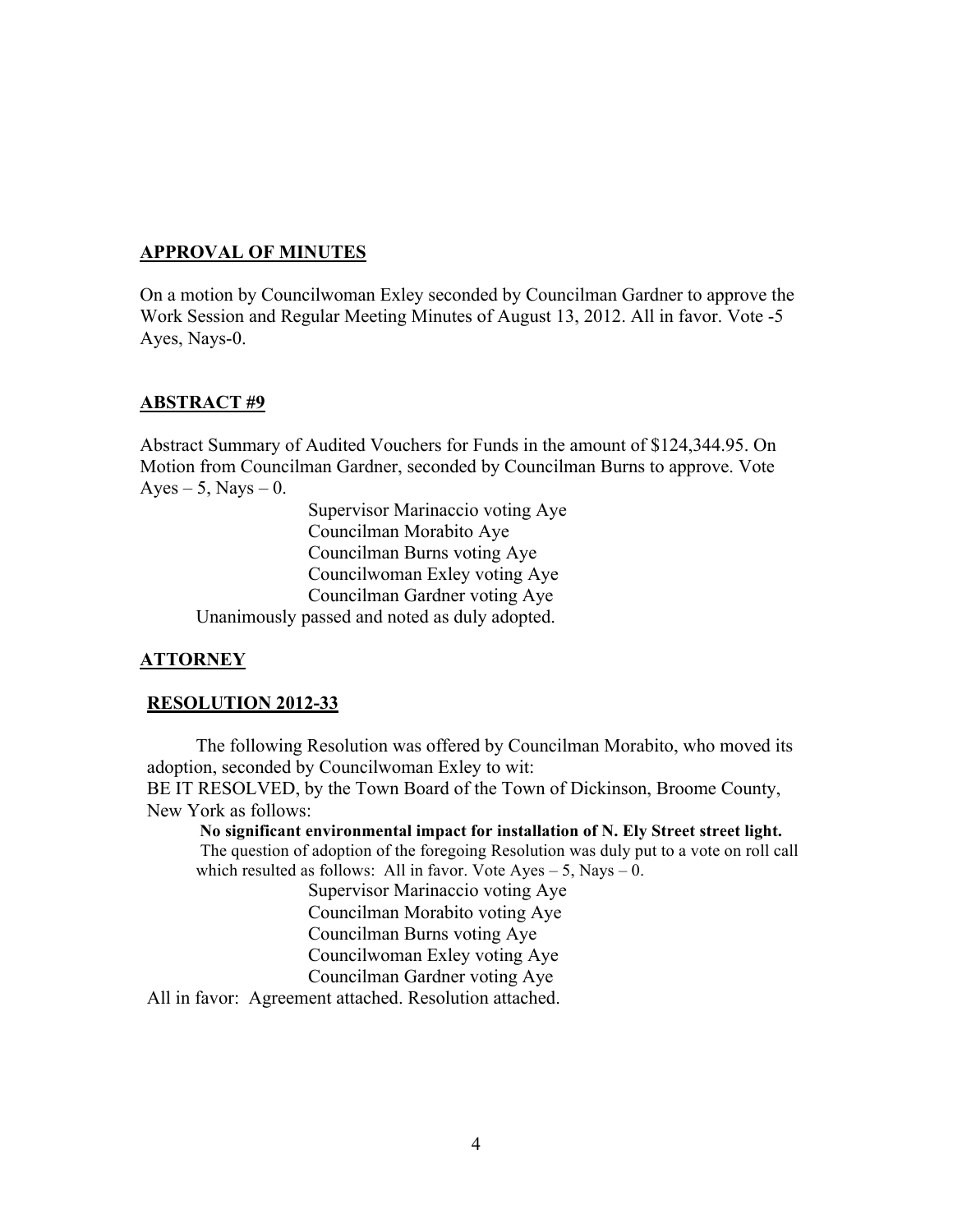### **RESOLUTION 2012-34**

The following Resolution was offered by Councilman Morabito, who moved its adoption, seconded by Councilman Burns to wit:

BE IT RESOLVED, by the Town Board of the Town of Dickinson, Broome County, New York as follows:

 **Approving installation of N. Ely Street street light. Supervisor Marinaccio reminded the resident it will take time to order the pole for installation, possibly a few months**

 The question of adoption of the foregoing Resolution was duly put to a vote on roll call which resulted as follows: All in favor. Vote  $Ayes - 5$ , Nays  $- 0$ .

> Supervisor Marinaccio voting Aye Councilman Morabito voting Aye Councilman Burns voting Aye Councilwoman Exley voting Aye Councilman Gardner voting Aye

All in favor: Agreement attached. Resolution attached.

### **PROPOPERTY NUISANCE LOCAL LAW DISCUSSION**

Attorney Blaise reviewed two competing samples of property nuisance from Towns of Union and Chenango. It would be more likely we could be sued with the sample from Town of Chenango. With the Town of Union example he recommends with a few tweaks', this would better suit the Town. He suggests a SPECIAL PROCEEDING, rather than a more traditional lawsuit, to file a petition to get you in front of a judge a lot sooner. This shorts the normal law suit process. One hearing gets you in and out in Supreme Court. Town court does not have equitable jurisdiction. This would have the Town attorney initiate the by gathering information from the Sheriff's department. The plan is to have Sheriff's Harder's office to sit down with us.

Supervisor Marinaccio suggests a few more changes to the Town of Union sample before we proceed and finalize as law. Attorney Blaise stated this is no small undertaking before becoming a law and will move forward. Before becoming a local law, a public hearing would need to be held.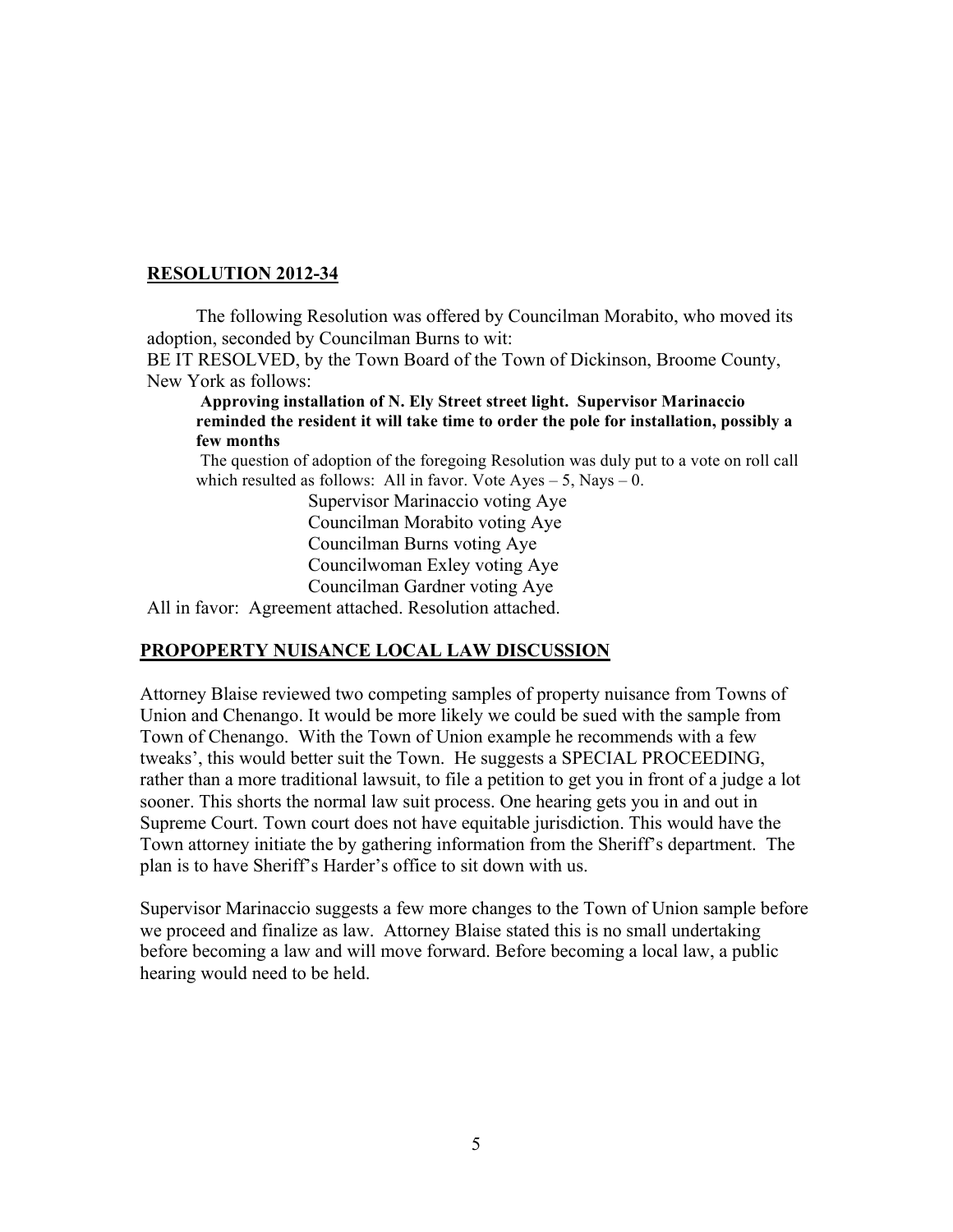### **PROPERTIES**

### **34/36 NORTH BROAD STREET**

Mr. Blaise' stated they have all the paperwork to transfer ownership to the Town, and have stopped paying taxes but they are very slow to resolve this matter. This is the last of these types of properties to be condemned and transfer ownership to the Town. If there is no response by the October work session his recommendation would be to knock it down and access the costs to taxes.

#### **213 BEVIER STREET**

Mr. Blaise stated it is cleared off and now waiting on Broome County tax sale. Once the tax auction is over it will be deeded over to the Town.

### **JOHN STREET EASEMENTS**

The Bolands requested some language change on the liability issues while work is being done on the property. Regarding the easement, right now we are not sure who is holding things up, the Boland family or the Attorney. There's no guarantee they will sign off. Joel wants to get work done but will work on another street in the interim. If no response, we will do the work in the spring of 2013.

### **EMPLOYEE HANDBOOK**

Supervisor Marinaccio will give it to Beverly to review. The hope is to have it in place by January 2013.

### **DEFINITION OF EDUCATIONAL AND RELIGIOUS USES IN R-1 ZONE**

Rosie Pudish spoke on behalf of the committee and that they will meet soon as Mark Hillegas would be available. Attorney Blaise provided a copy of standard definitions from Broome County and other areas of the state. Councilwoman Exley provided the Town of Hempstead example. Oliver stated this is a good starting place and this would be a 2 step process:

- o Getting a religious and education definition in place. It is not complicated.
- o Do we want to define what accessory uses are to primary use? It cannot cover everything, philosophical use and leave it at that.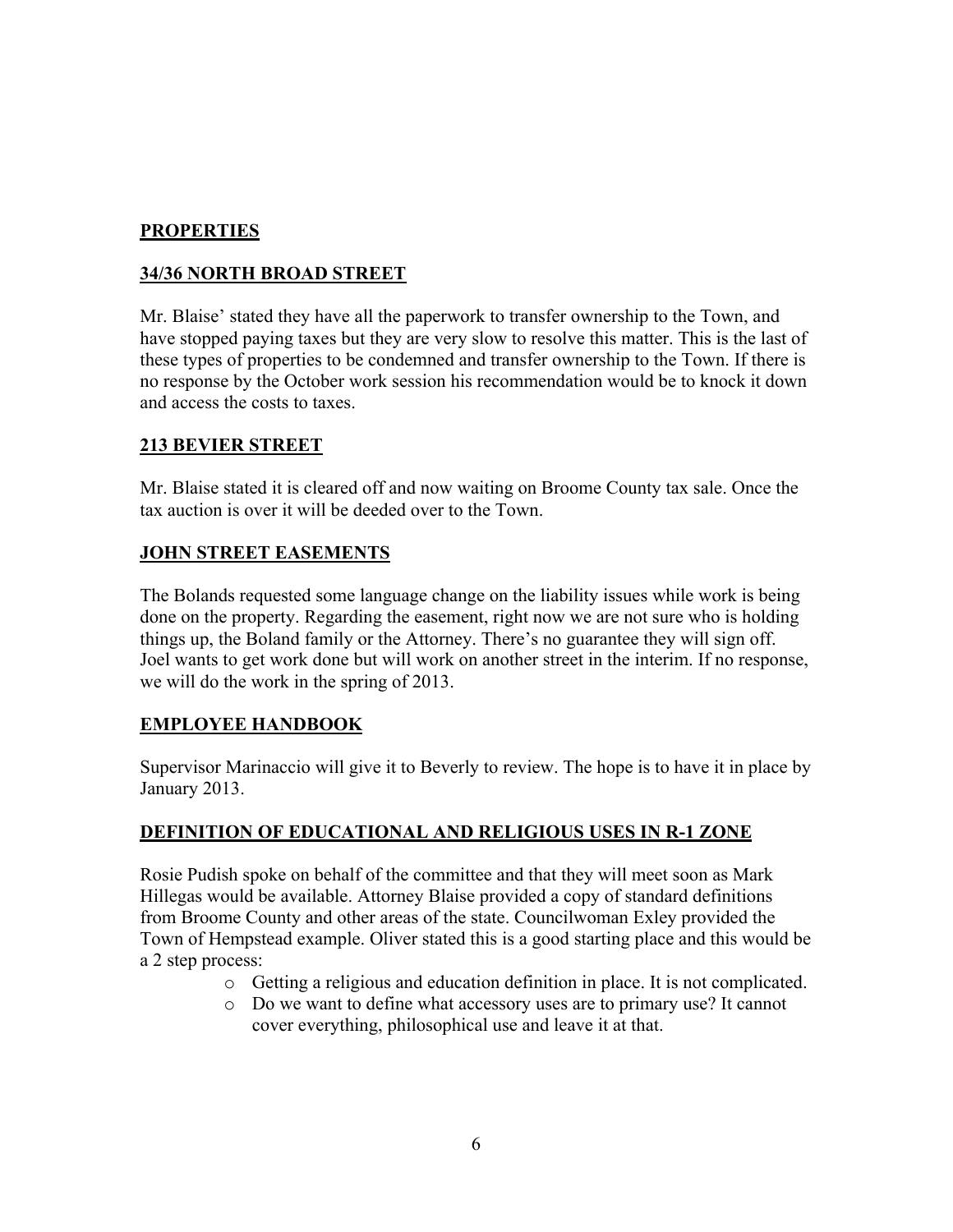A lengthy discussion ensued with Rosie of what direction it should take to word the definition. At this point Attorney Blaise recommended Rosie's group should get definition and then present it to the attorney. First the committee is to go over it with Code. Then review with Oliver to iron out the wrinkles prior to presenting it at a Public Hearing. Code Enforcement officer Steve Rafferty will access the Town of Hempstead worksite.

### **UNIFORM TRAFFIC TICKET WITH VILLAGE**

Attorney Blaise addressed the need of a uniform ticket for the Village traffic tickets over the past few years. Parking tickets under town and village traffic codes. The Attorney for the Village of Port Dickinson, Herb Kline says it would be a great idea. In his research he found it is illegal for a municipality to have a set standard fine for a parking violation. This is from opinions by the Attorney General that each case has to be assessed on its own merit and decided by the judge hearing the traffic ticket case. This law is against what municipalities are doing.

Councilwoman Exley asked whether the revised ticket could be used for other violations, such as noise. Mr. Blaise said it would primarily be used for an officer to write it up on the spot. Majority of the tickets would be for traffic and parking, but would be applicable to other violations. Attorney Blaise will continue to work on this.

# **270 GLENWOOD ROAD UPDATE**

Nothing to report.

# **CHAIR**

### **ALTERNATE POSITIONS FOR PLANNING AND ZONING BOARDS & TRAINING CHANGES**

Regarding alternate appointments of the Planning and Zoning boards Supervisor Marinaccio is still reviewing them. He is requesting now to appoint David Hamburg, replacing Mr. Gray.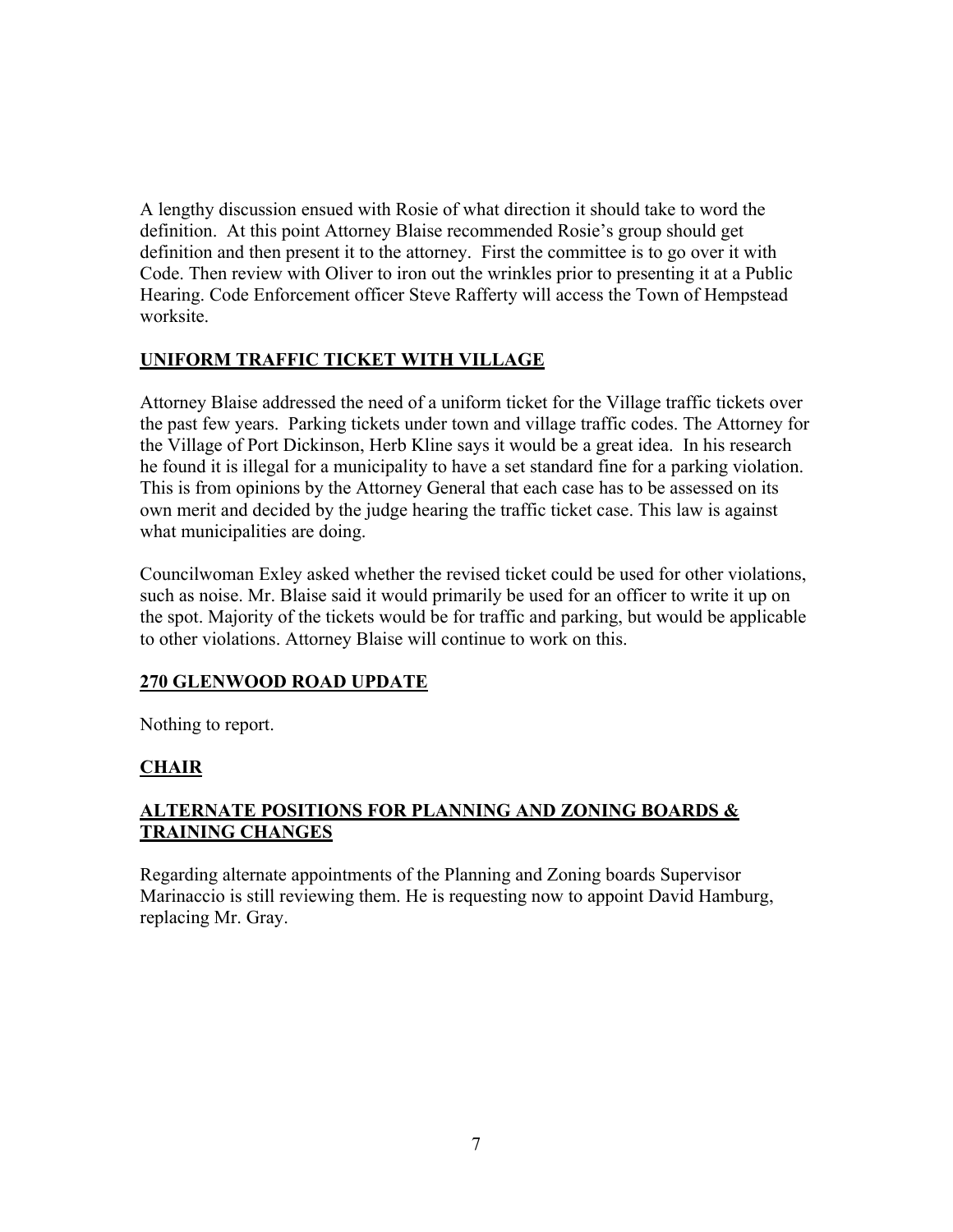#### **RESOLUTION 2012-35**

The following Resolution was offered by Councilman Burns, who moved its adoption, seconded by Councilman Morabito to wit:

BE IT RESOLVED, by the Town Board of the Town of Dickinson, Broome County, New York as follows:

**To appoint David Hamburg to replace Planning Board member Gray who resigned the end of June. Mr. Hamburg will be filling the remainder of his 5 year term for the next 2 years.**

 The question of adoption of the foregoing Resolution was duly put to a vote on roll call which resulted as follows: All in favor. Vote  $Ayes - 5$ , Nays  $- 0$ .

> Supervisor Marinaccio voting Aye Councilman Morabito voting Aye Councilman Burns voting Aye Councilwoman Exley voting Aye Councilman Gardner voting Aye

All in favor.

### **INTERMUNICIPAL COOPERATION AGREEMENT – SEWAGE DISPOSAL SERVICES UPDATE**

Sewage rates need to be recommended by Ron Lake, Engineer for the Town. He stated he could have them by as early as next week for reviewing with the Board.

### **COMMITTEE REPORTS:**

#### **PUBLIC WORKS – WATER DEPARTMENT & HIGHWAY DEPARTMENT**

- 1. Joel Kie reported after a pounding rain, there are ponding and erosion issues up there at 270 Glenwood Road. Ron Lake went up there to review the area. There have been no more noise issues.
- 2. Danny Morabito, Councilman, reported on Old Front Street there are branches hanging over the sidewalk that need to be trimmed for the safety of runners and cyclists. Will be taken care of.
- 3. Danny Miller of Water and Sewer Department reported a pump which was affected by a power surge causing the pump(s) to fail. Covered under insurance and checks have been received.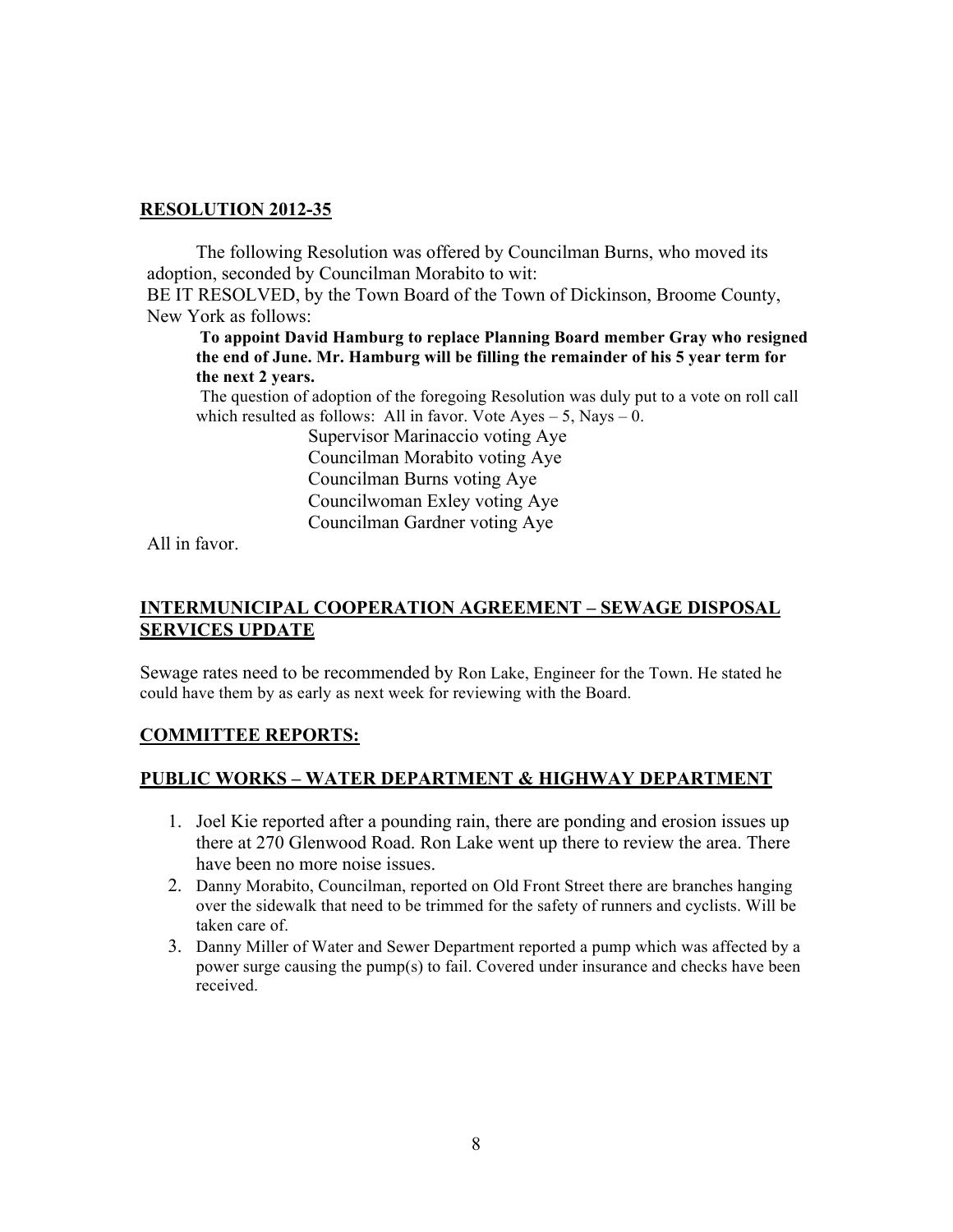- 4. A discussion was held on the review of sewer and water rates under flow management. Attorney Blaise needs to know the amount of the rate, so we can incorporate into the Town Code to take effect in January 2013. The next reading is set for December 2012. A public hearing would need to be held in October or November for an effective date of January 2013.
- 5. Oliver needs to sit down with Danny Miller to ensure the new rules and regulations from the new Sewage Treatment Plant are incorporated into our local law. He needs to know what we are amending.
- 6. Currently the Town does not have a Minimum Rate for water usage. The rate increase would be to cover water lines and maintenance. The water department is recommending that the overall rate of any amount over 100 Cubic Feet would increase by \$15.37. Councilman Morabito questioned or needed clarification. Need it in our revenue to pay the bills, cover Administrative Work and water line usage.
- 7. Danny Miller reported all of our water tanks (5) were inspected for \$2,700. The last time they were painted, welded and sand blasted was 1989 for \$13,000. The one on Old State Road, there is much deterioration and corrosion. A new one would cost us \$1 million dollars. To repair, the costs would be in the neighborhood of \$200,000.The repair process is they must be taken out of service, drain it, sand blast it, make repairs and paint it. Emergency services must be notified of the maintenance work being done. Bids must go out. This one, on Old State Road will be scheduled for Spring 2013. A lengthy discussion of all of the tanks ensued. Councilman Morabito suggested he give us a 5 year plan. We must go out to bid, so a motion was made by councilman Morabito and seconded by Tom Burns. All in favor.

### **CHAIR**

### **PLANNING & ZONING BOARD**

Supervisor Marinaccio will verify the new Planning and Zoning training requirements.

#### **CODE ENFORCEMENT**

None

#### **SEWER LINE REQUEST ON 116 OLD STATE ROAD**

Supervisor Marinaccio had received a copy of correspondence from Nora Smith residing at 116 Old State Road, in regards to consider hooking her up to the sewage lines. Ideally it would have been nice to have the old paperwork to see that she agreed to the hook up. It was dated 1982, signed by James Wahl, who was the Town Supervisor. She will be contacted.